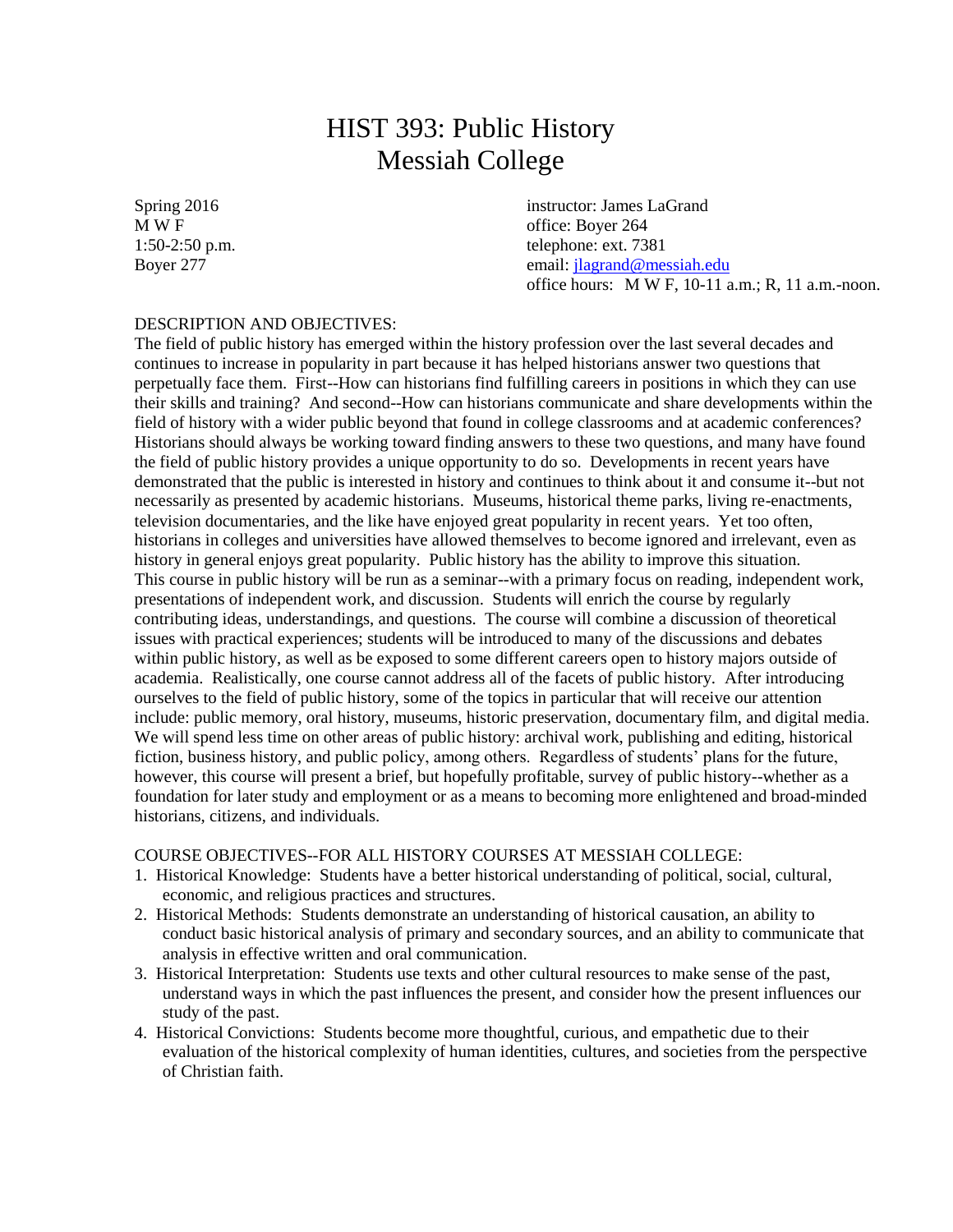#### REQUIRED READINGS:

- Yerxa, Donald A., ed., *Recent Themes on Historians and the Public: Historians in Conversation.* Columbia, SC: University of South Carolina Press, 2009. ISBN 9781570038341.
- Rosenzweig, Roy and David Thelen . *The Presence of the Past: Popular Uses of History in American Life.* New York: Columbia University Press. 1998. ISBN: 9780231111492.
- Lewis, Catherine M. *The Changing Face of Public History: The Chicago Historical Society and the Transformation of an American Museum.* Chicago: Northern Illinois University Press, 2005. ISBN 9780875806020.

Adair, Bill et. al., eds. *Letting Go?: Sharing Historical Authority in a User-Generated World.* Philadelphia: Pew Center for Arts & Heritage, 2011. ISBN: 9780983480303 Online readings listed below.

#### REQUIREMENTS:

read all assigned readings by dates indicated in schedule

participate regularly in class discussions, including oral presentations

subscribe to [H-PUBLIC](http://www2.h-net.msu.edu/~public/) discussion network [\[http://www2.h-net.msu.edu/~public/\]](http://www2.h-net.msu.edu/~public/) and regularly follow discussions there

regularly follow discussions at Public History Commons [\[http://publichistorycommons.org/\]](http://publichistorycommons.org/) write an essay of 4-6 double-spaced pages in response to one of the three books we'll read together (by

Yerxa, Rosenzweig & Thelen, Lewis, or Adair)

write an essay of 4-6 double-spaced pages reviewing an exhibit at a history museum conduct an oral history

write a take-home exam of 6-8 double-spaced pages at conclusion of course

## STANDARD OF EVALUATION:

The final grade for the course will be derived as follows:

| participation & presentations | 20% |
|-------------------------------|-----|
| essays                        | 30% |
| oral history project          | 30% |
| final take-home exam          | 20% |

#### ESSAYS:

Assignment for essay #1:

Write a 4-6 pp. review of any exhibit at the National American History Museum, using Schlereth's article and its categories as a guide.

Assignment for essay #2:

Write a 4-6 pp. responsive essay on one of the books we'll read together: Yerxa's *Recent Themes on Historians and the Public* or Rosenzweig and Thelen's *The Presence of the Past* or Lewis' *The Changing Face of Public History*, or Adair's *Letting Go.*

#### NOTE ON ACADEMIC INTEGRITY:

Academic dishonesty of any kind (including cheating and plagiarism) violates the community standards of Messiah College, as well as those of the larger community of scholars into which you enter through this course. As such, any cases will be punished appropriately. However, please do not hesitate to talk to the instructor if you have questions about how to use or cite outside sources or about any other matter of academic practice. Messiah College's academic integrity policy may be found here: <http://www.messiah.edu/advisinghandbook/academic/integrity.shtml>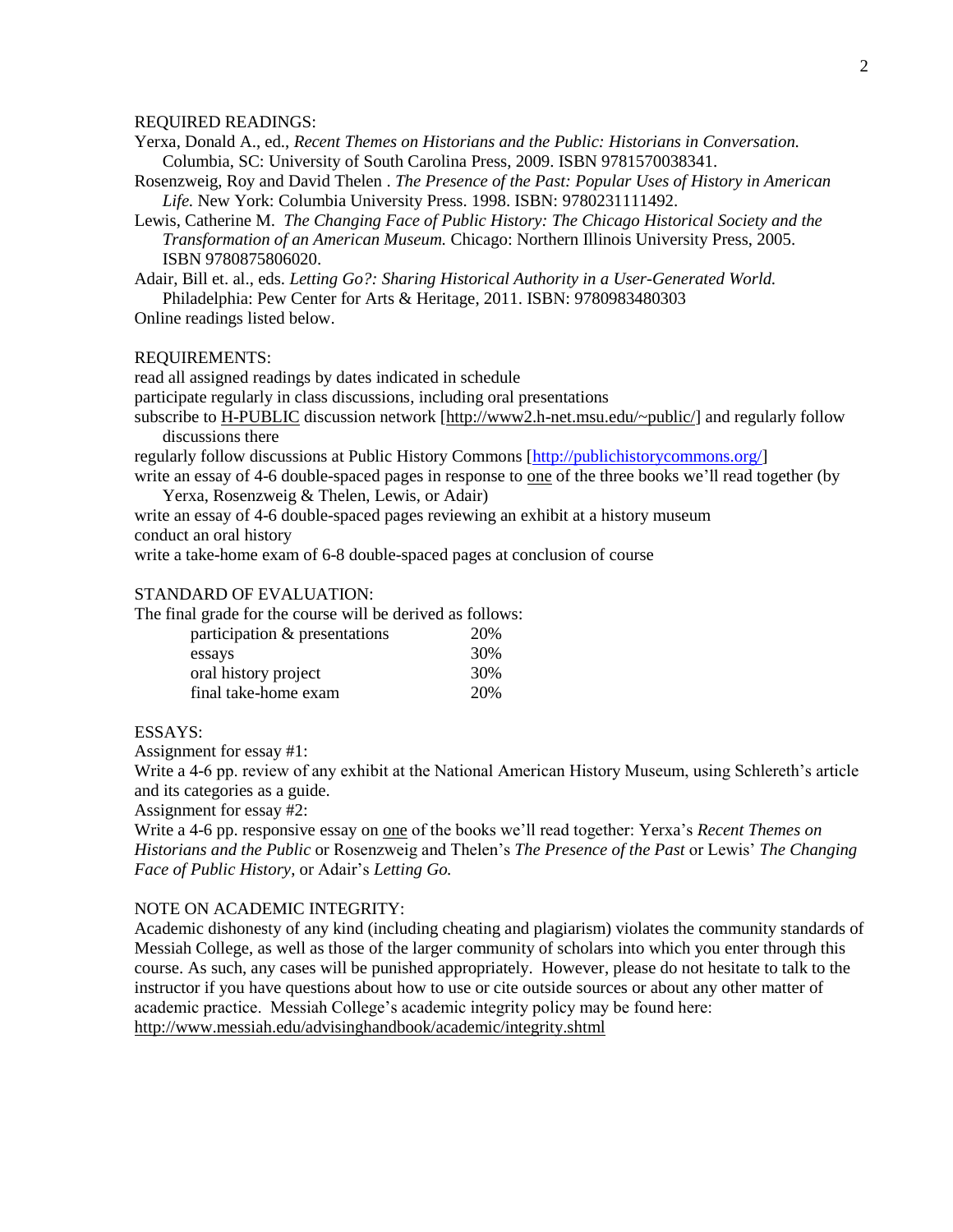# NOTE ON CLASSROOM COURTESY:

Out of courtesy for your classmates and the instructor, please turn off your cell phone before coming into the classroom. Do not answer the phone or text during class. If you are expecting a very important call, please put your phone on vibrate (silent), and let me know about the situation before class begins.

# NOTE ON AMERICANS WITH DISABILITIES ACT:

Any student whose disability falls within ADA guidelines should inform the instructor at the beginning of the semester of any special accommodations or equipment needs necessary to complete the requirements for this course. Students must register documentation with the Office of Disability Services (Hoffman 101). If you have questions, call extension 5358.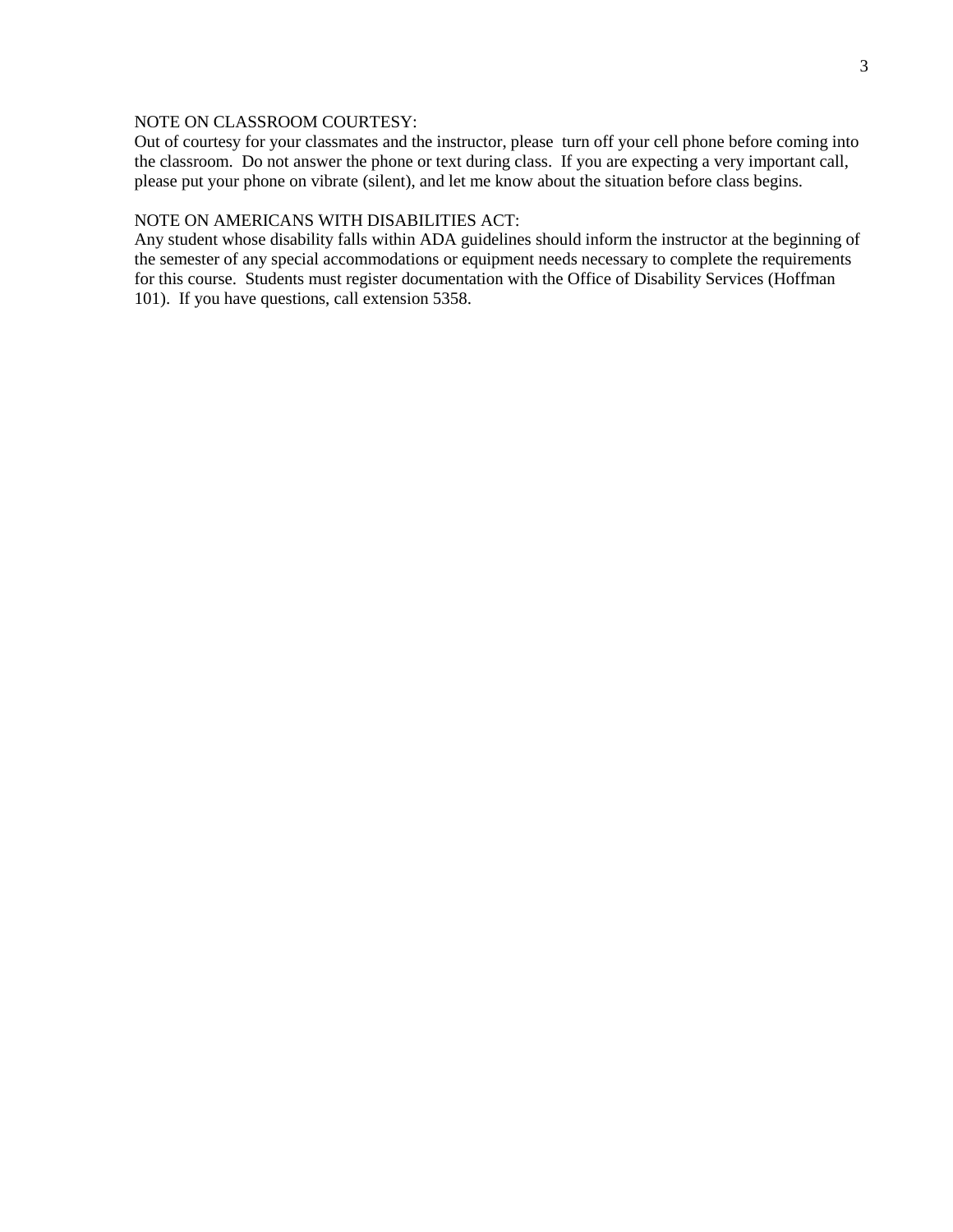# **SCHEDULE**

# **(NOTE: ALL DETAILS SUBJECT TO CHANGE)**

# **PART ONE: THE PAST, PRESENT, AND FUTURE OF PUBLIC HISTORY**

Mon., Feb. 1 - Introduction to Course

Wed., Feb. 3 - The Past of "Public History"

| Fri., Feb. 5 - Public History at Present; Web Assignment DUE<br>readings:                                                                                                                                                                                                                                                                                                                                                                                                                               |
|---------------------------------------------------------------------------------------------------------------------------------------------------------------------------------------------------------------------------------------------------------------------------------------------------------------------------------------------------------------------------------------------------------------------------------------------------------------------------------------------------------|
| Appleby, Joyce. "Should We All Become Public Historians?" AHA Perspectives (March 1997).<br>http://www.historians.org/perspectives/issues/1997/9703/9703PRE.CFM<br>McPherson, James. "Putting Public History in Its Proper Place," AHA Perspectives (February 2003).<br>http://www.historians.org/Perspectives/Issues/2003/0303/0303pre1.cfm<br>Jonathan Spence interview with Gerald Prokopowicz, AHA Perspectives (May 2004).<br>http://www.historians.org/perspectives/issues/2004/0405/0405pre1.cfm |
| 3 websites from the "national professional organizations and resources" list in the appendix below                                                                                                                                                                                                                                                                                                                                                                                                      |
| Mon., Feb 8 - The Future of Public History<br>readings:                                                                                                                                                                                                                                                                                                                                                                                                                                                 |
| O'Bannon, Patrick W. "Nothing Succeeds Like Succession: Ponderings on the Future of Public<br>History," The Public Historian 24 (Summer 2002): 9-16. [via JSTOR]                                                                                                                                                                                                                                                                                                                                        |
| Katz, Philip M. "Public History Employers--What Do They Want? A Report on the Survey," AHA<br>Perspectives (September 2003).                                                                                                                                                                                                                                                                                                                                                                            |
| http://www.historians.org/Perspectives/Issues/2003/0309/0309aha6.cfm<br>Shopes, Linda and Debbie Ann Doyle. "The Task Force on Public History: An Update," AHA<br>Perspectives (September 2003).                                                                                                                                                                                                                                                                                                        |
| http://www.historians.org/Perspectives/Issues/2003/0309/0309aha3.cfm<br>Center for History and New Media & the National Council on Public History, "Forward Capture: Imagine<br>the Future of Public History"                                                                                                                                                                                                                                                                                           |
| http://chnm.gmu.edu/ncph/<br>Doyle, Debbie Ann. "Practical Advice on Getting a Public History Job," AHA Perspectives (April 2006).<br>http://www.historians.org/perspectives/issues/2006/0604/0604pro1.cfm                                                                                                                                                                                                                                                                                              |
| Bingmann, Melissa. "Advising Undergraduates about Career Opportunities in Public History,"<br>AHA Perspectives (March 2009).                                                                                                                                                                                                                                                                                                                                                                            |
| http://www.historians.org/perspectives/issues/2009/0903/0903pub1.cfm<br>American Historical Association, "Employment Advertisements"                                                                                                                                                                                                                                                                                                                                                                    |
| http://www.historians.org/governance/tfph/PublicHistoryEmployment.htm                                                                                                                                                                                                                                                                                                                                                                                                                                   |
| Wed., Feb. 10 - Historians and their Public(s)<br>reading:                                                                                                                                                                                                                                                                                                                                                                                                                                              |
| Yerxa, Donald A., ed., Recent Themes on Historians and the Public: Historians in Conversation<br>(University of South Carolina Press, 2009)                                                                                                                                                                                                                                                                                                                                                             |
| Fri., Feb. 12 - Historians and their Public(s); Essays on Yerxa DUE<br>readings:                                                                                                                                                                                                                                                                                                                                                                                                                        |
| http://www.nytimes.com/2015/03/31/world/europe/russian-museum-seeks-a-warmer-<br>adjective-for-ivan-the-terrible.html?_r=0                                                                                                                                                                                                                                                                                                                                                                              |
| http://www.telegraph.co.uk/news/worldnews/europe/russia/11481113/Russias-only-gulag-<br>museum-faces-closure.html                                                                                                                                                                                                                                                                                                                                                                                       |
| http://www.weeklystandard.com/article/doing-right-ike/647785                                                                                                                                                                                                                                                                                                                                                                                                                                            |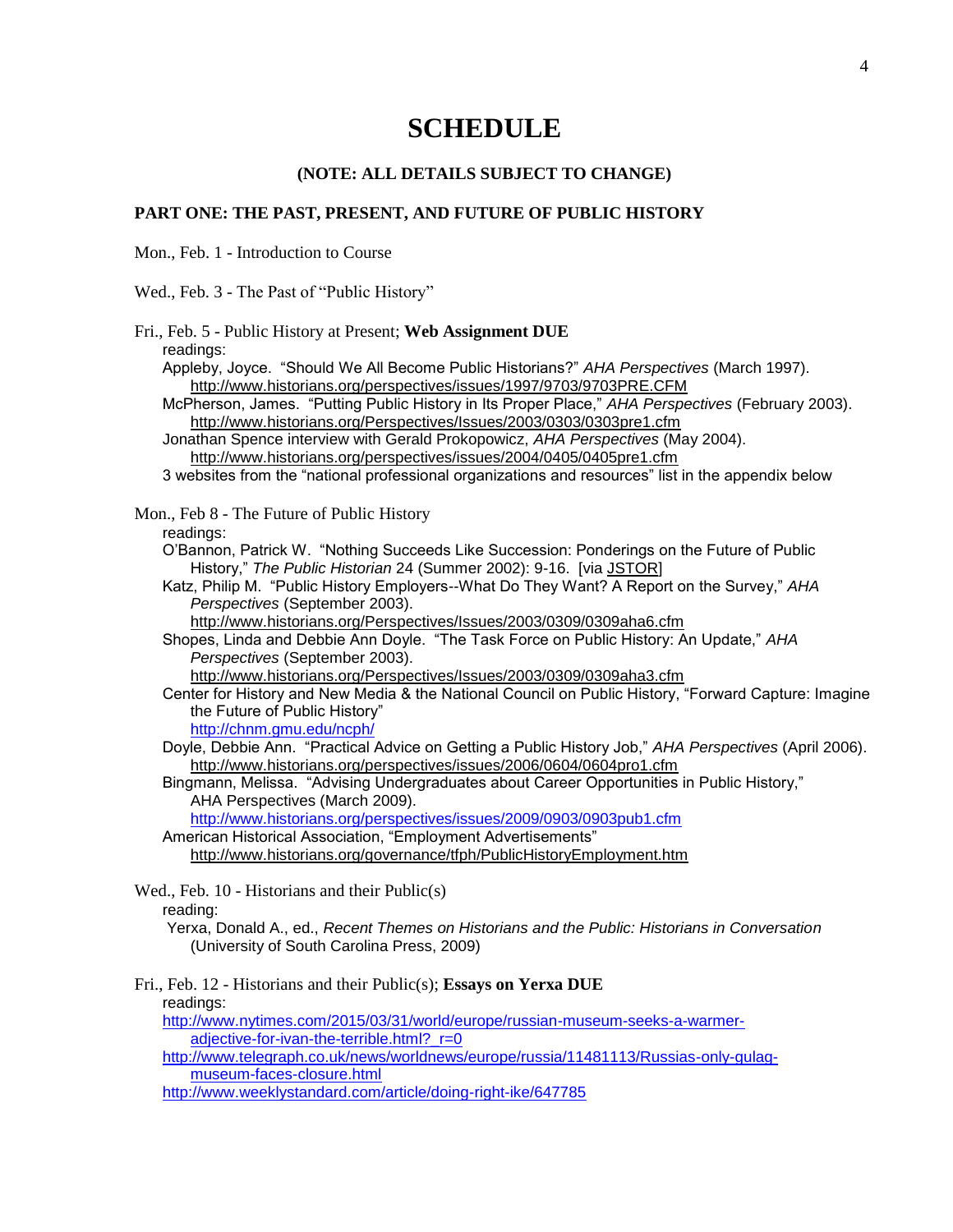#### **PART TWO: HISTORY AND MEMORY**

Mon., Feb. 15 - History and Memory

reading:

Bodnar, John. "Generational Memory in an American Town," *Journal of Interdisciplinary History* 26 (Spring 1996): 619-637. [via [JSTOR\]](http://www.messiah.edu/murraylibrary/indexes/jstor.html)

Wed., Feb. 17 - History and Memory

readings:

Glassberg, David. "Public History and the Study of Memory," *The Public Historian* 18 (Spring 1996): 7-23. [via [JSTOR\]](http://www.messiah.edu/murraylibrary/indexes/jstor.html)

Hutton, Patrick. "Recent Scholarship on Memory and History," *The History Teacher* 33 (August 2000): 533-548. [via [JSTOR\]](http://www.messiah.edu/murraylibrary/indexes/jstor.html)

Fri., Feb. 19 - History in American Life

reading:

Rosenzweig and Thelen. *The Presence of the Past: Popular Uses of History in American Life* (New York: Columbia University Press. 1998)

Mon., Feb. 22 - History in American Life; **Essays on Rosenzweig and Thelen DUE**

Wed., Feb. 24 - No class meeting; attend Mark Samels' lecture (Thurs., Feb. 25, 7 p.m., High Center) and at least one other event during Humanities Symposium (Feb. 22-26)

Fri., Feb. 26 - Discuss Humanities Symposium events

# **PART THREE: ORAL HISTORY**

Mon., Feb. 29 - Oral History

readings:

Shopes, Linda. "Oral History and the Study of Communities: Problems, Paradoxes, and Possibilities," *Journal of American History* 89 (September 2002): 588-598 [via [Academic Search Complete\]](http://www.messiah.edu/murraylibrary/indexes/asp.html)

Thompson, Paul. "Pioneering the Life Story Method," *Social Research Methodology* 7 (February 2004): 81-84. [via [Academic Search Complete\]](http://www.messiah.edu/murraylibrary/indexes/asp.html)

- Grele, Ronald J. "Reflections on the Practice of Oral History," *Suomen Antropologi: Journal of the Finnish Anthropological Society* 32 (Winter 2007): 11-23. [via [Academic Search Complete\]](http://www.messiah.edu/murraylibrary/indexes/asp.html)
- LaGrand, James B. "Whose Voices Count? Oral Sources and Twentieth-Century American Indian History," American Indian Culture and Research Journal 21:1 (Winter 1997): 73-105. [http://uclajournals.org.ezproxy.messiah.edu/doi/pdf/10.17953/aicr.21.1.525253u6207](http://uclajournals.org.ezproxy.messiah.edu/doi/pdf/10.17953/aicr.21.1.525253u62077p833) [7p833](http://uclajournals.org.ezproxy.messiah.edu/doi/pdf/10.17953/aicr.21.1.525253u62077p833)

Wed., Mar. 2 - Oral History

*Fri., Mar. 4 - no class meeting*

*Mar. 5-13 - no class meeting; spring recess*

Mon., Mar. 14 - Oral History; **student presentations on oral history**

Wed., Mar. 16 - Oral History; **student presentations on oral history**

Fri., Mar. 18 - Oral History; **student presentations on oral history**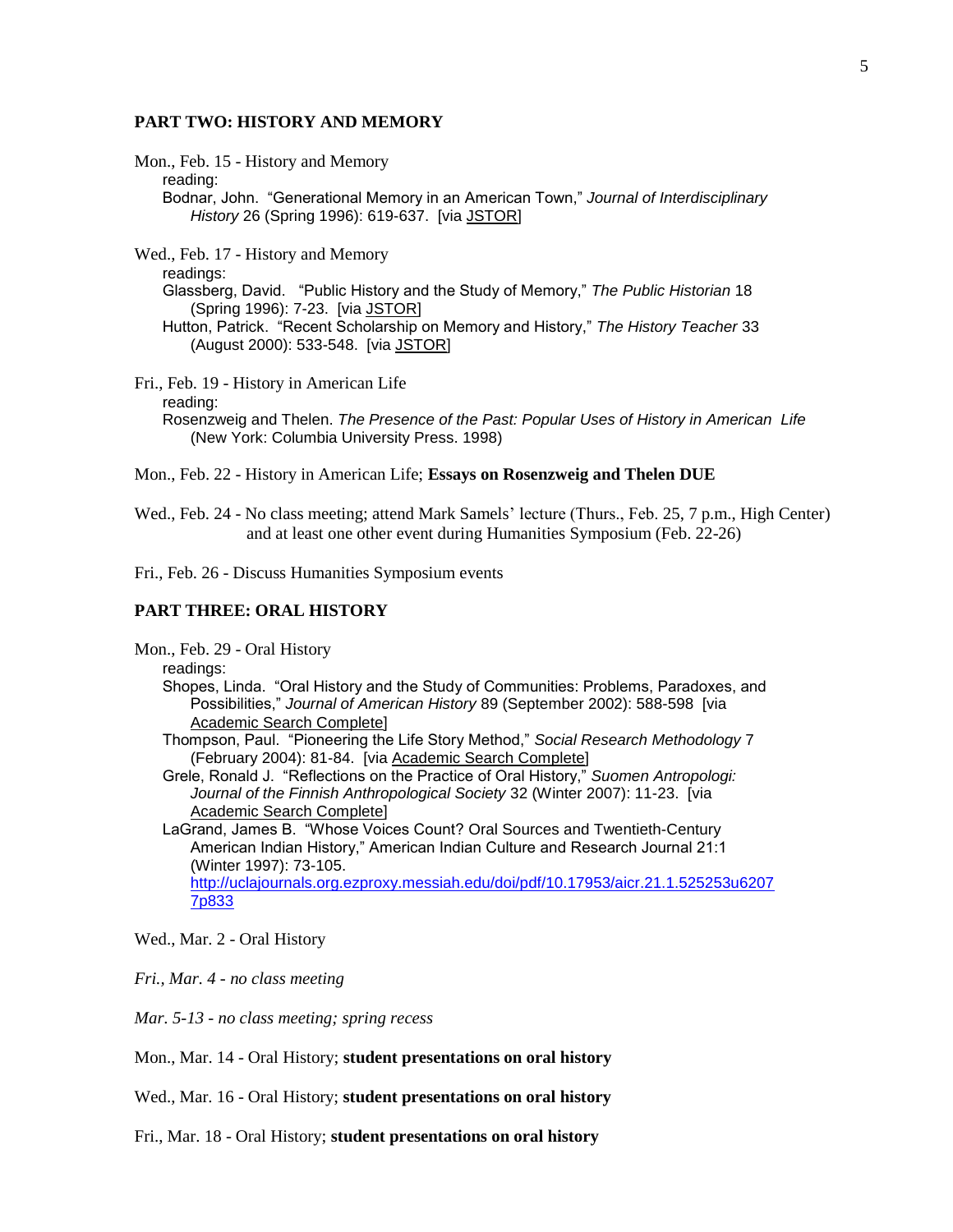Mon., Mar. 21 - Oral History; **student presentations on oral history**

Wed., Mar. 23 - Oral History; **student presentations on oral history**

*Mar. 25-28 - no class meeting; Easter recess*

Wed., Mar. 30 - **Oral History Project DUE**

#### **PART FOUR: HISTORY MUSEUMS AND HISTORIC PRESERVATION**

Fri., Apr. 1 - History Museums

readings:

"Standards for Museum Exhibits Dealing with Historical Subjects"

- <http://www.historians.org/info/museumstandards.htm>
- Schlereth, Thomas J. "Introduction," *Journal of American History* 76 (June 1989): 192-195. [via [JSTOR\]](http://www.messiah.edu/murraylibrary/indexes/jstor.html)

Gurian, Elaine Heumann. "What is the Object of this Exercise? A Meandering Exploration of the Many Meanings of Objects in Museums," *Daedalus* 128 (Summer 1999): 163-183. [via [JSTOR\]](http://www.messiah.edu/murraylibrary/indexes/jstor.html) 3 websites from the "history museums" or "living history sites" lists in the appendix below

Mon., Apr. 4 - History Museums

#### Wed., Apr. 6 - History Museums readings: Lewis, Catherine M. *The Changing Face of Public History* (Northern Illinois University Press, 2005)

#### Fri., Apr. 8 - History Museums; **Essays on Lewis DUE**

Mon., Apr. 11 - History Museums readings:

- Correll, John T. "'The Last Act' at Air and Space," *Air Force Magazine* (September 1994). <http://www.afa.org/media/enolagay/07-03.html>
- "Hiroshima Atomic Exhibit Becomes Political Bombshell for Smithsonian," *Christian Science Monitor* (January 3, 1995). [via [Academic Search Complete\]](http://www.messiah.edu/murraylibrary/indexes/asp.html)
- Krauthammer, Charles. "History Hijacked," *Time* (February 13, 1995). [via [Academic](http://www.messiah.edu/murraylibrary/indexes/asp.html)  [Search Complete\]](http://www.messiah.edu/murraylibrary/indexes/asp.html)
- Kagan, Donald. "Why America Dropped the Bomb," *Commentary* (September 1995): 17- 23. [via [Academic Search Complete\]](http://www.messiah.edu/murraylibrary/indexes/asp.html)
- Sherwin, Martin J. "The Assault on History," *Nation* (May 15, 1995): 692-694. [via [Academic Search Complete\]](http://www.messiah.edu/murraylibrary/indexes/asp.html)
- Bernstein, Barton J. "American Memory and the A-Bomb," *Peace Review* 8 (June 1996): 201-206. [via [Academic Search Complete\]](http://www.messiah.edu/murraylibrary/indexes/asp.html)
- Thelen, David. "History after the Enola Gay Controversy: An Introduction," *Journal of American History* 82 (December 1995):1029-1035. [via [JSTOR\]](http://www.messiah.edu/murraylibrary/indexes/jstor.html)
- Linenthal, Edward T. "The A-bomb controversy at the National Air and Space Museum," *Historian* 57 (Summer 1995): 686-694. [via [Academic Search Complete\]](http://www.messiah.edu/murraylibrary/indexes/asp.html)
- Carson, Cary. "The End of History Museums: What's Plan B?" *The Public Historian* 30 (November 2008): 9-27. [via [Academic Search Complete\]](http://www.messiah.edu/murraylibrary/indexes/asp.html)

| Wed., Apr. 13 - Historic Preservation; Museum exhibit essays DUE                             |
|----------------------------------------------------------------------------------------------|
| readings:                                                                                    |
| O'Bannon, Patrick W. "Where is the History in Historic Districts--Some Concluding Thoughts," |
| The Public Historian 32 (November 2010): 69-75. [via JSTOR]                                  |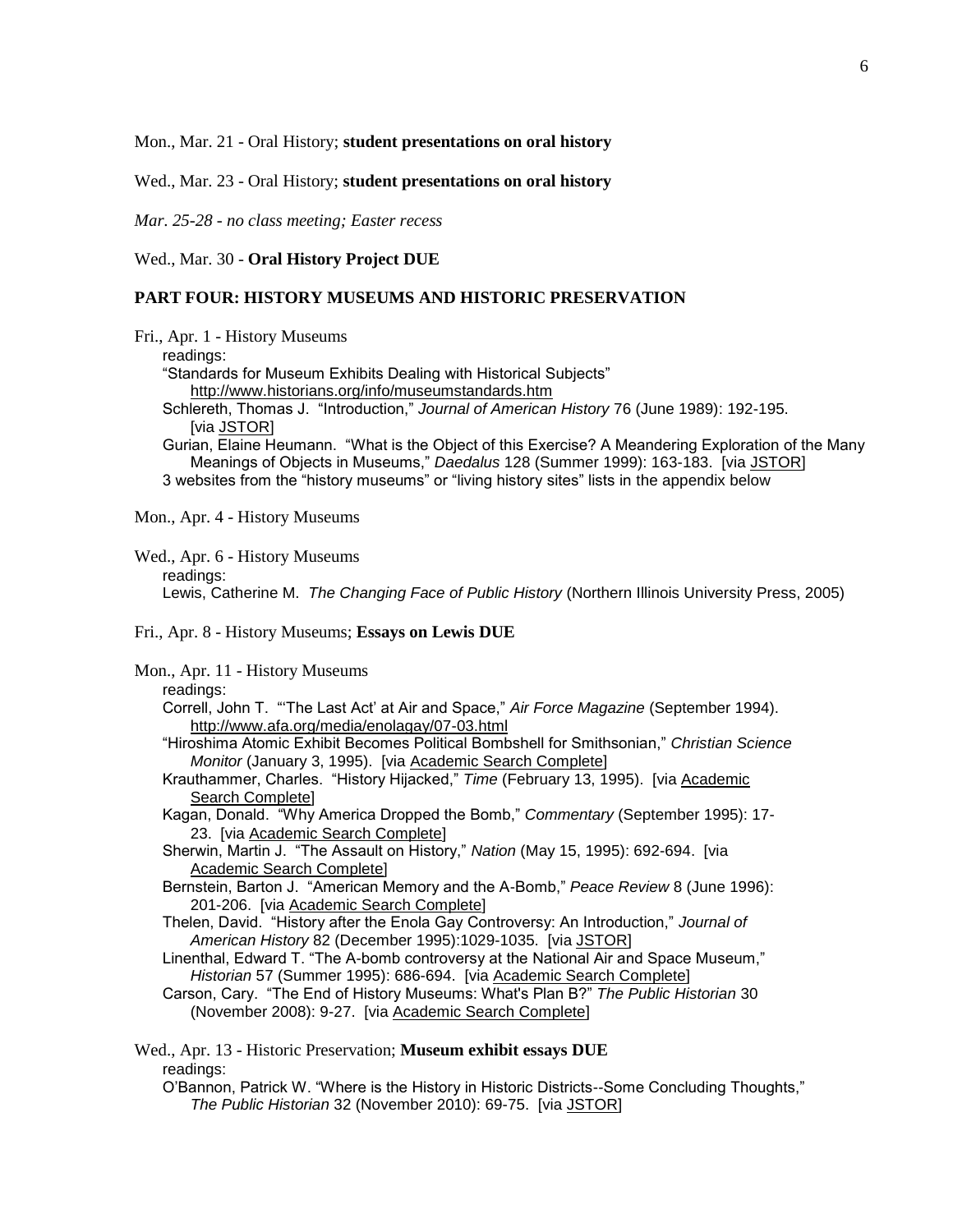#### **PART FIVE: DOCUMENTARY FILM**

Fri., Apr. 15 - Historical Documentary Films readings: Blumer, Ronald. "So You Want to Make a History Documentary?" *History News Network* (November 4, 2002). <http://hnn.us/articles/1033.html> McDonough, Kathleen. "Constructing a Historical Documentary: A Director's Take," *AHA Perspectives* (December 2003). <http://www.historians.org/Perspectives/Issues/2003/0312/0312fil1.cfm> Toplin, Robert Brent. "Cinematic History: An Anatomy of the Genre," *Cineaste* 29 (Spring 2004): 34-39 . [via [Academic Search Complete\]](http://www.messiah.edu/murraylibrary/indexes/asp.html) Toplin, Robert Brent. "Cinematic History: Where Do We Go From Here?" *The Public Historian* 25 (Summer 2003): 79-91. [via [JSTOR\]](http://www.messiah.edu/murraylibrary/indexes/jstor.html)

Mon., Apr. 18 - Historical Documentary Films; **student presentations**

Wed., Apr. 20 - Historical Documentary Films; **student presentations**

Fri., Apr. 22 - Historical Documentary Films; **student presentations**

## **PART SIX: HISTORIANS' AUTHORITY IN THE AGE OF NEW MEDIA**

Mon., Apr. 25 - Historians' Authority in the Age of New Media reading: Adair, *Letting Go?: Sharing Historical Authority in a User-Generated World* (Philadelphia: Pew Center for Arts & Heritage, 2011); pp. 6-32, 68-95

Wed., Apr. 27 - Historians' Authority in the Age of New Media; **Essays on Adair DUE** reading: Adair, *Letting Go?: Sharing Historical Authority in a User-Generated World* (Philadelphia: Pew Center for Arts & Heritage, 2011); pp. 112-190

#### **PART SEVEN: WRAP-UP**

Fri. Apr. 29 - Wrap-up

readings:

Gardner, James B. "Contested Terrain: History, Museums, and the Public," *The Public Historian* 26 (Fall 2004): 11-21. [via [JSTOR\]](http://www.messiah.edu/murraylibrary/indexes/jstor.html)

Begiebing, Robert et. al. "Interchange: Genres of History," *Journal of American History* 91 (September 2004): 572-593. [via [JSTOR\]](http://www.messiah.edu/murraylibrary/indexes/jstor.html)

3 websites from the "public history graduate programs" list in the appendix below

Mon., May 2 - Wrap-up; course evaluations

**Fri., May 6, 10:30 a.m. - Last class meeting; take-home exam DUE**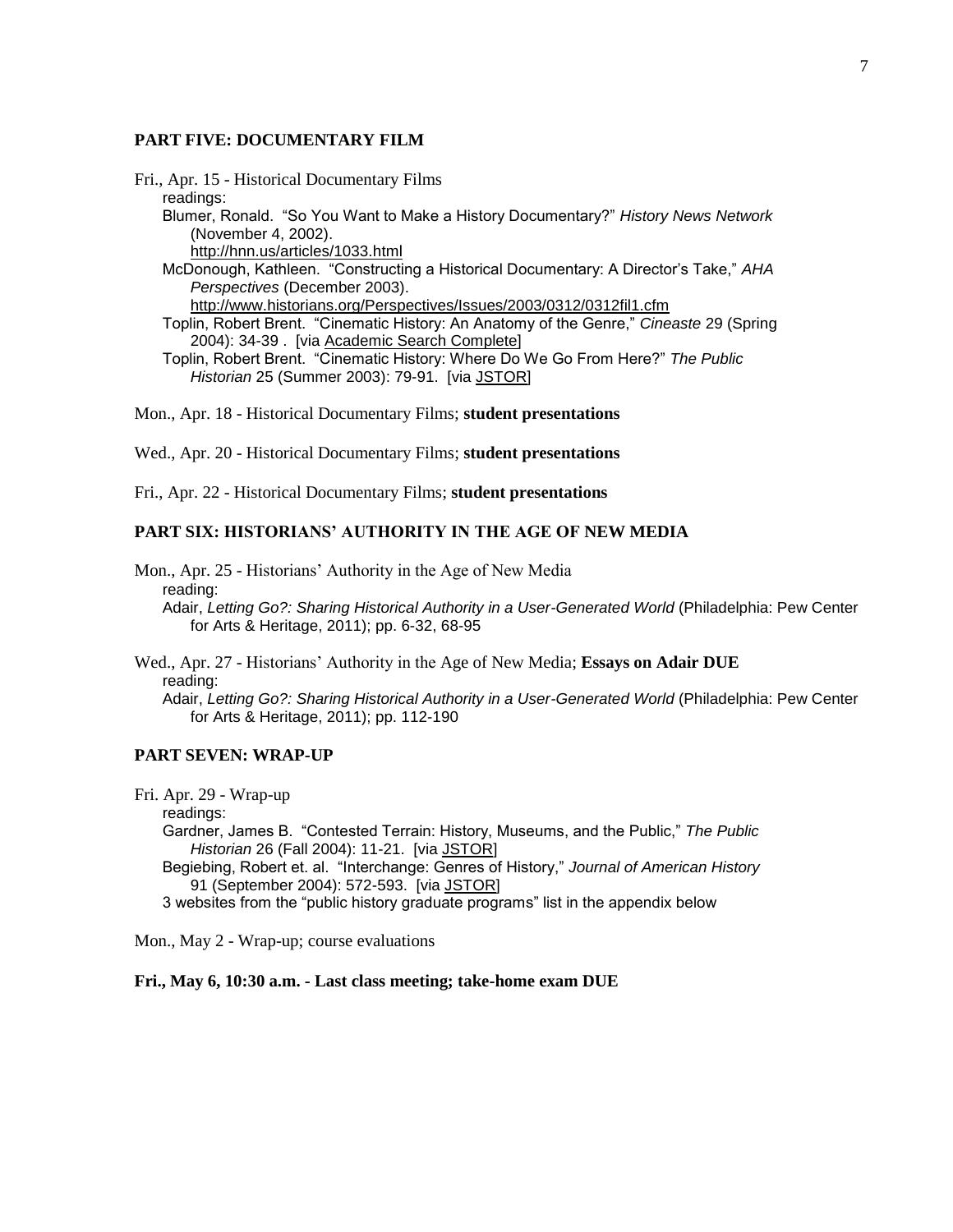# **APPENDIX: PUBLIC HISTORY WEBSITES**

# **NATIONAL PROFESSIONAL ORGANIZATIONS AND RESOURCES**

National Council on Public History <http://www.ncph.org/> Public History Resource Center <http://www.publichistory.org/> H-Public <http://www.h-net.org/~public/> National Coalition for History <http://www.h-net.org/~nch/> National Trust for Historic Preservation <http://www.preservationnation.org/> American Association of Museums <http://www.aam-us.org/> American Association for State and Local History <http://www.aaslh.org/> Society for the History in the Federal Government [http://www.shfg.org](http://www.shfg.org/) The Association for Living History, Farm and Agricultural Museums <http://www.alhfam.org/> Society of American Archivists [http://www.archivists.org](http://www.archivists.org/) Oral History Association <http://www.oralhistory.org/>

# **FEDERAL GOVERNMENT AGENCIES**

| The Library of Congress                                     |
|-------------------------------------------------------------|
| http://www.loc.gov/homepage/lchp.html                       |
| National Archives and Records Administration                |
| http://www.archives.gov/index.html                          |
| <b>National Park Service</b>                                |
| http://www.nps.gov/index.htm                                |
| National Register of Historic Places, National Park Service |
| http://www.cr.nps.gov/nr/index.htm                          |

### **LOCAL ORGANIZATIONS, MUSEUMS, AND HISTORIC SITES**

| Pennsylvania Historical and Museum Commission, Harrisburg PA                                  |
|-----------------------------------------------------------------------------------------------|
| http://www.portal.state.pa.us/portal/server.pt/community/phmc_home/1426                       |
| The Pennsylvania State Archives, Harrisburg PA                                                |
| http://www.portal.state.pa.us/portal/server.pt/community/state_archives/2887                  |
| State Museum of Pennsylvania, Harrisburg PA                                                   |
| http://www.statemuseumpa.org/                                                                 |
| Preservation Pennsylvania, Harrisburg PA                                                      |
| http://www.preservationpa.org/                                                                |
| National Civil War Museum, Harrisburg PA                                                      |
| http://www.nationalcivilwarmuseum.org/index 1.php                                             |
| Camp Curtin Historical Society, Harrisburg PA                                                 |
| http://www.campcurtin.org/                                                                    |
| Historical Society of Dauphin County and the John Harris-Simon Cameron Mansion, Harrisburg PA |
| http://www.visithhc.com/harrismn.html                                                         |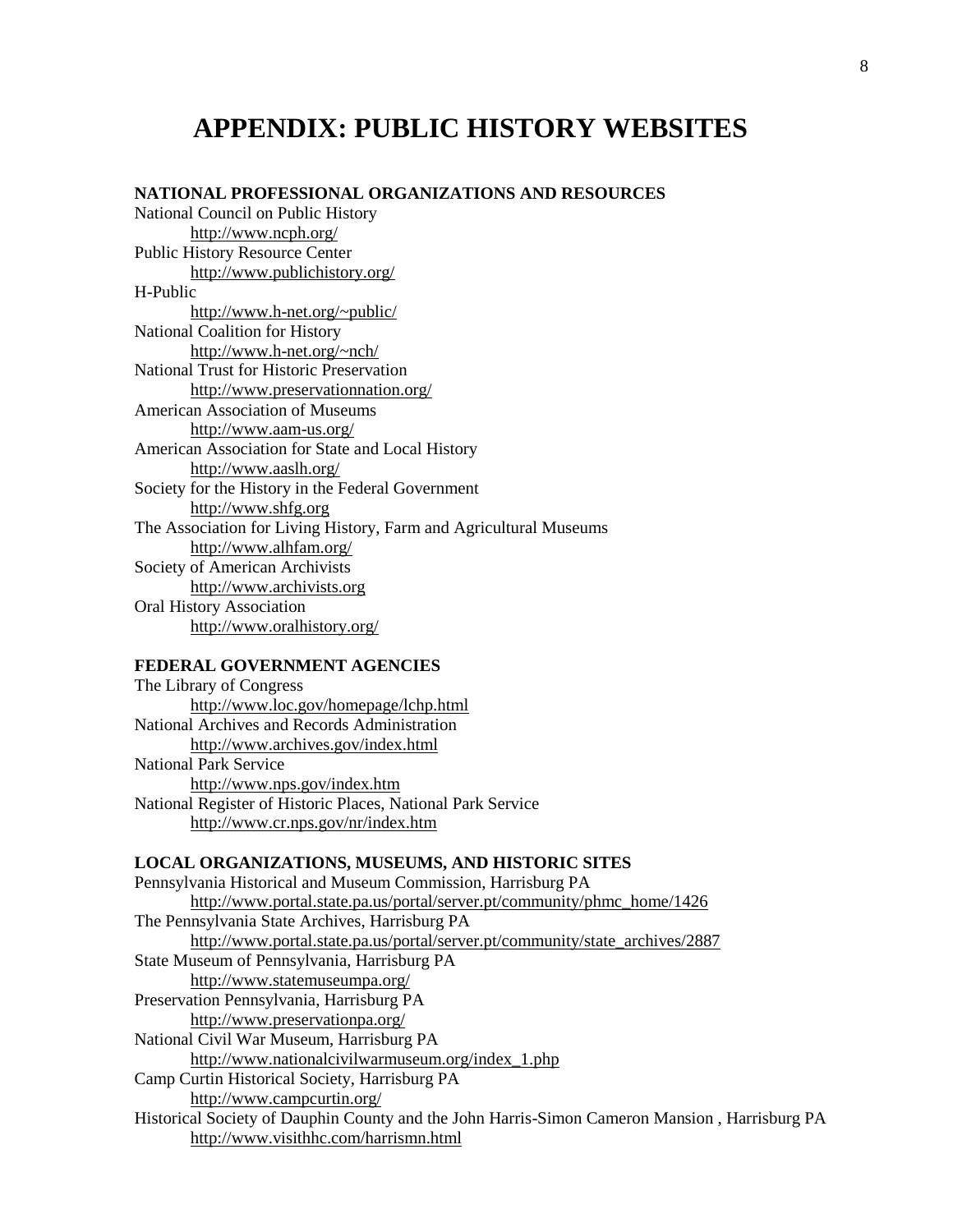Cumberland County Historical Society, Carlisle PA <http://www.historicalsociety.com/> York County Heritage Trust, York PA <http://www.yorkheritage.org/> Lancaster County's Historical Society & James Buchanan's Wheatland <http://www.lancasterhistory.org/> Historic Preservation Trust of Lancaster County, Lancaster PA <http://www.hptrust.org/> Southern Lancaster County Historical Society, Quarryville PA <http://www.rootsweb.ancestry.com/~paslchs/> Lancaster Mennonite Historical Society, Lancaster PA <http://www.lmhs.org/> Lebanon County Historical Society, Lebanon PA <http://lebanoncountyhistoricalsociety.org/> Manheim Historical Society, Manheim PA <http://www.manheimpa.com/> Gettysburg National Military Park (NPS), Gettysburg PA [http://www.nps.gov/gett/index.htm](http://www.nps.gov/gett/) Army Heritage Center Foundation, Carlisle PA <http://www.armyheritage.org/> Miffinburg Buggy Museum, Mifflinburg PA <http://www.buggymuseum.org/>

# **MEMORIALS**

Washington Monument, Washington D.C. <http://www.nps.gov/wamo/index.htm> Lincoln Memorial, Washington D.C. <http://www.nps.gov/linc/index.htm> Thomas Jefferson Memorial, Washington D.C. <http://www.nps.gov/thje/index.htm> National WWII Memorial, Washington D.C. <http://www.wwiimemorial.com/> Vietnam Veterans Memorial Wall, Washington D.C. <http://thewall-usa.com/> National September 11 Memorial & Museum at the World Trade Center, New York <http://www.national911memorial.org/> World Trade Center Site Memorial Competition, New York <http://www.wtcsitememorial.org/>

The World Trade Center Memorial, New York <http://www.thewtcmemorial.com/>

#### **HISTORY MUSEUMS**

Smithsonian Institution, Washington D.C. <http://www.si.edu/> National Museum of American History, Smithsonian, Washington D.C. <http://americanhistory.si.edu/> National Museum of the American Indian, Washington D.C. <http://www.nmai.si.edu/> National Civil Rights Museum, Memphis TN <http://www.civilrightsmuseum.org/home.htm> The National WWII Museum, New Orleans LA <http://www.ddaymuseum.org/>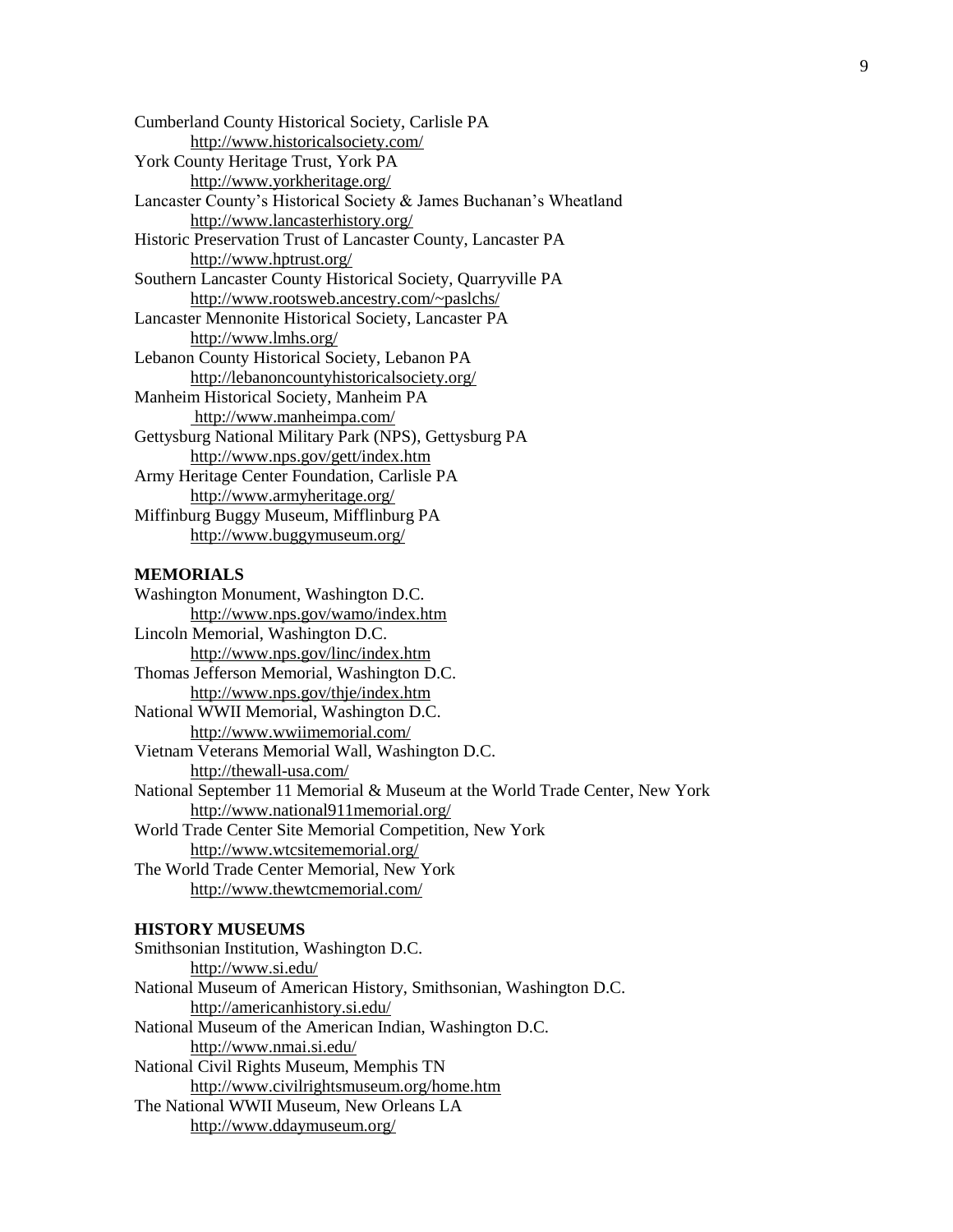National Museum of American Jewish History, Philadelphia PA <http://www.nmajh.org/index.htm> Senator John Heinz History Center <http://www.heinzhistorycenter.org/> Chicago History Museum <http://www.chicagohs.org/index.html> Canadian Museum of Civilization, Ottawa, Ontario, Canada [http://www.civilization.ca/cmc/home/cmc](http://www.civilization.ca/cmc/home/cmc-home) -home

# **LIVING HISTORY SITES**

Colonial Williamsburg, Williamsburg VA <http://www.history.org/> Jamestown Settlement, Williamsburg VA <http://www.historyisfun.org/> Old Bedford Village, Bedford PA <http://www.oldbedfordvillage.com/> Historic Deerfield, Deerfield MA [http://www.historic](http://www.historic-deerfield.org/) -deerfield.org/ Old Sturbridge Village, Sturbridge MA <http://www.osv.org/> Plimouth Plantation, Plymouth, MA <http://www.plimoth.org/> Mystic Seaport, Mystic CT <http://www.mysticseaport.org/> Conner Prairie Interactive History Park, Fishers IN <http://www.connerprairie.org/>

# **HISTORICAL DOCUMENTARY FILM PRODUCERS**

The History Channel <http://www.history.com/home.do> PBS - History [http://www.pbs.org/history/](http://www.pbs.org/neighborhoods/history/) Films for the Humanities & Sciences <http://ffh.films.com/>

## **HISTORICAL CONSULTING**

History Associates Incorporated <http://www.historyassociates.com/> The History Factory <http://www.historyfactory.com/> The Winthrop Group <http://www.winthropgroup.com/>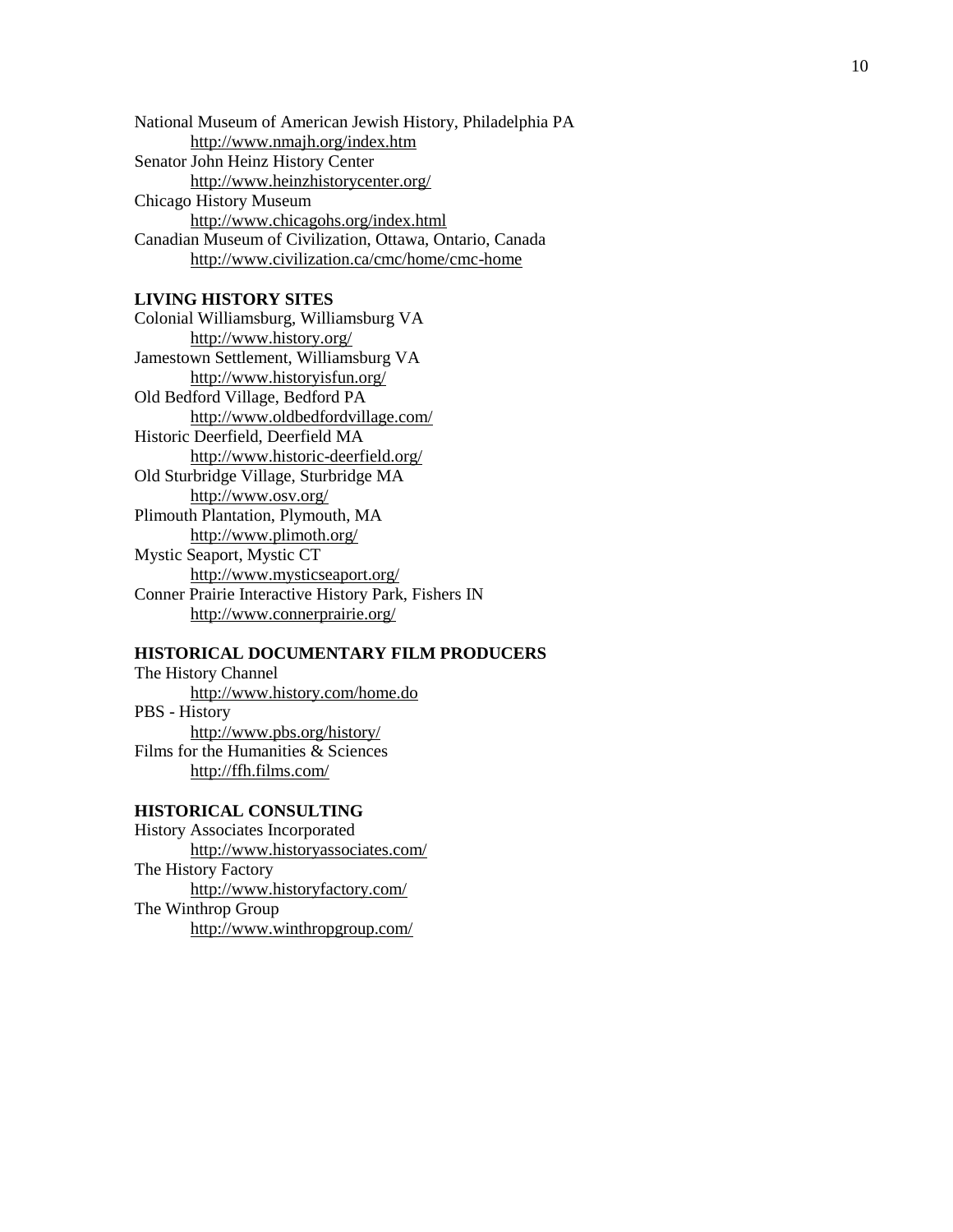# **PUBLIC HISTORY GRADUATE PROGRAMS, COMPREHENSIVE**